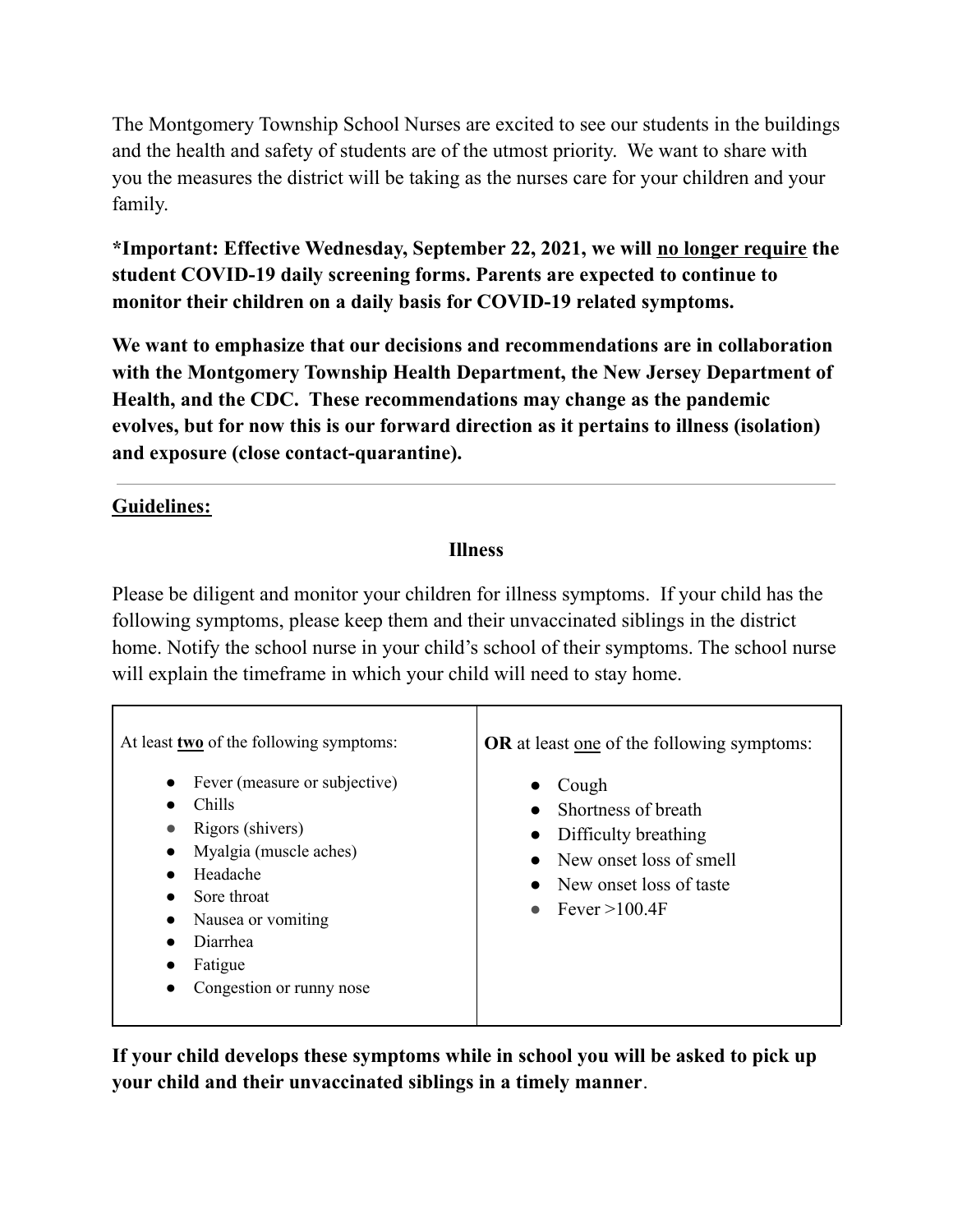## **Exposure**

 **Close Contact:** *Close contact in a school setting is defined as being within 3-6 feet of someone with suspected or known COVID-19 for 15 or more minutes during a 24-hour period.*

 If you are aware that your child has been exposed to a positive COVID-19 case, please call your child's school nurse for direction. Presently, since our school district is in the Central West Region, it is in the MODERATE RISK category. Any exposed close contacts, who are not fully vaccinated, will be excluded from school for 10 days (or 7 days with negative test results collected at 5-7 days post exposure).

 Fully vaccinated children do not need to quarantine. However, they should monitor for symptoms and we recommend they get tested 3-5 days post exposure. If symptoms occur, please notify their school nurse immediately.

## **Travel**

 Fully vaccinated children traveling from any **domestic US state**, do not need to quarantine and do not need to be tested.

 Fully vaccinated children traveling from any **international location** do not need to be quarantined, but it is recommended that they test 3-5 days after travel.

 Unvaccinated children that have traveled outside of the USA or to any state outside of the immediate area (PA, DE, NY) for a duration longer than 24 hours are required to quarantine for 10 days.

- Test is recommended 3-5 days after travel
- If the test is negative, the child can return to school **after day 7.**
- ● If the child is not tested upon return, they must quarantine for a total of **10 days.** (Returning on day 11). Thereafter, your child may return to school if they are symptom free.

 **Contact your child's school nurse at:**